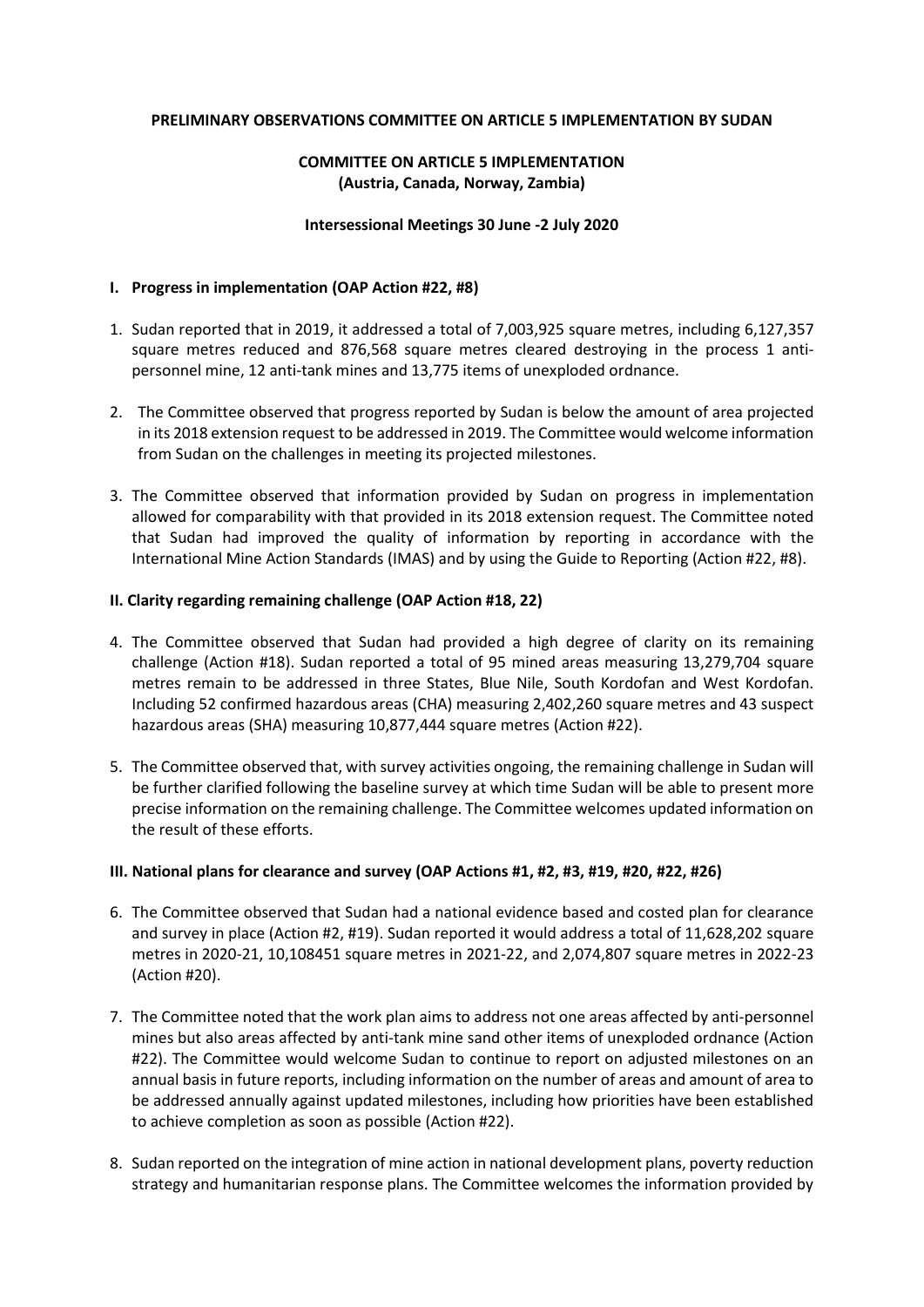Sudan on its efforts to integrate Convention implementation activities into national development plans, poverty reduction strategies, humanitarian response plans (Action #1).

- 9. Sudan reported that in 2019, the Sudan Mine Action Programme received US \$5,571,406 from donors either through United Nations Mine Action Service (UNMAS) or the United Nations - African Union Hybrid Operation in Darfur - Ordnance Disposal Office (UNAMID-ODO). Sudan also reported in 2019 the Government of Sudan allocated US \$2 million to the Sudan Mine Action Programme through the National Mine Action Centre, including staff salaries and operations costs. Sudan in its 2020 updated work plan projected a total of US 15.8 million in required funding for 2020, US \$16.2 million in 2021, US \$15.5 million in 2022, and US \$10.5 million in 2023 (Action #1).
- 10.Sudan reported on its efforts to ensure consideration for gender and the diverse needs and experiences of people in affected communities in the development of its work plans as well as in ongoing work to achieve completion of its obligations under Article 5. The Committee welcomes Sudan's efforts in this regard and welcomes further information on how Sudan ensures consideration for gender and the diverse needs and experiences of people in affected communities in the development of its work plans as well as in ongoing work to achieve completion of its obligations under Article 5 (Action #3).
- 11.Sudan reported on its efforts to make provision for a sustainable national capacity to address previously unknown mined areas following completion. The Committee welcomes updated information on Sudan's efforts to establish a sustainable national capacity to address any previously unknown mined areas that may be discovered following Sudan declaring completion of its Article 5 obligations (Action #26).

## **IV. Efficient and expedient implementation (OAP Actions #5, #9, #27)**

- 12.Sudan reported in detail on its efforts to update its National Mine Action Standards (NMAS) in accordance with the IMAS. The Committee welcomes the update from Sudan and welcomes further information concerning the status of its NMAS and if its NMAS are up to date with the IMAS to ensure the efficient and expedient implementation of its mine action programme (Action #5).
- 13. Sudan reported on its efforts to ensure that an effective information management system is in place. In this regard, the Committee would welcome further updates from Sudan on its efforts to maintain an accurate and up-to-date information management system (Action #9). The Committee recalled that Sudan in its 2018 extension request indicated the steps taken to improve the effectiveness and efficiency of survey and clearance operations (Action #27).

## **V. Actions in accordance with plans in extension requests and decisions on them**

14. The Committee recalled that in granting Sudan's request, the Seventeenth Meeting of the States Parties (17MSP) requested Sudan to submit updated information on several matters. The Committee welcomes the information provided by Sudan regarding; progress in land release relative to the commitments made in Sudan's annual work plan, disaggregating outputs in a manner consistent with the IMAS, including consistent disaggregation between munitions destroyed; updates regarding mine survey assessments, related survey and deployment of clearance capacities in South Kordofan and Blue Nile States, including the identification of new mined areas, and their impact on annual targets as given in Sudan's work plan; Regular updates regarding changes in the security situation and how these changes positively or negatively affect implementation; updates regarding the review of Sudan's national mine action Strategy and National technical Standard and Guidelines, including a clear timeline for the development of these